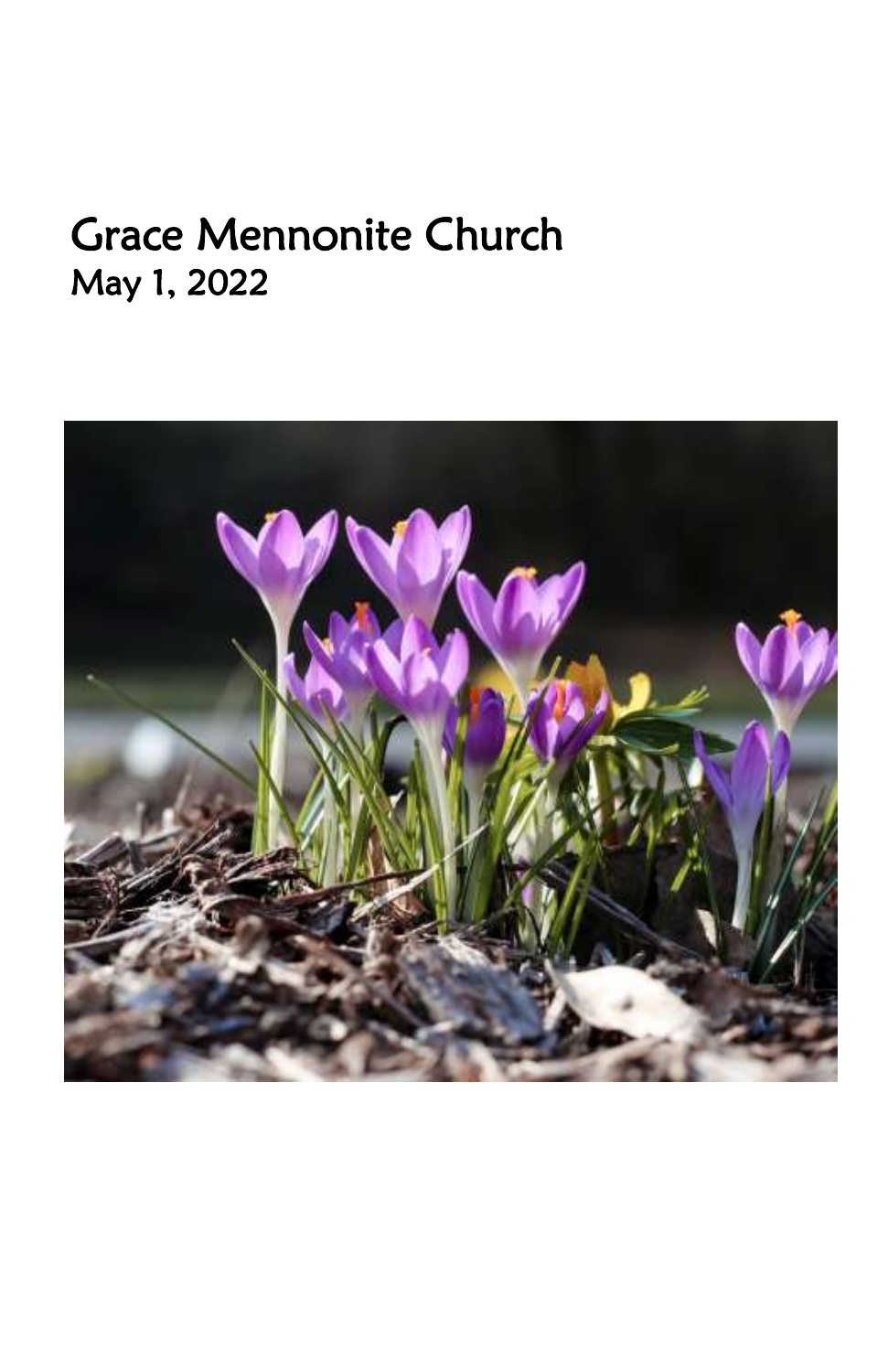### Grace Mennonite Church

**May 1, 2022 10:00 am – Worship Service** Pastors Mel Letkeman & Kyle Penner [www.gracesteinbach.ca](http://www.gracesteinbach.ca/) 204 326 3707 Vol 61, No. 18



### Order of Worship

*Mountain of God*  $VT 11$ 

Welcome and Life of the Congregation

Call to Worship

*God of the Bible* VT 420 (verses 1, 2, 5)

Contemplative & Congregational Prayer

Time with the Children Coins Count *(Children ages 3 to Grade 8 may leave for Children's Church.)*

*Will You Come and Follow Me* VT 540 (verses 1, 2, 4, 5)

[Acts 9:1-19](https://www.biblegateway.com/passage/?search=Acts+9%3A1-19+&version=NRSV)

The Same…Yet Different

**Here I Am, Lord** VT 545

Benediction

*All are welcome to join us for coffee in the foyer following the worship service.*

Worship Speaker Mel Letkeman and the Mel Letkeman and the Mel Letkeman and the Mel Letkeman Worship Leader **Mahin** Worship Leader **John Mahin** Mahin Mahin Mahin Mahin Mahin Mahin Mahin Mahin Mahin Mahin Mahi Musicians Shaun & Donna Neufeldt, Jodi Unger Accompanists **Accompanists** Accompanists **Kim & Rob Sidorchuk Kim & Rob Sidorchuk**  Technicians Lloyd Funk, Tim Schmitt Ushers Doug Kathler Coffee Servers Al & Judy Neufeld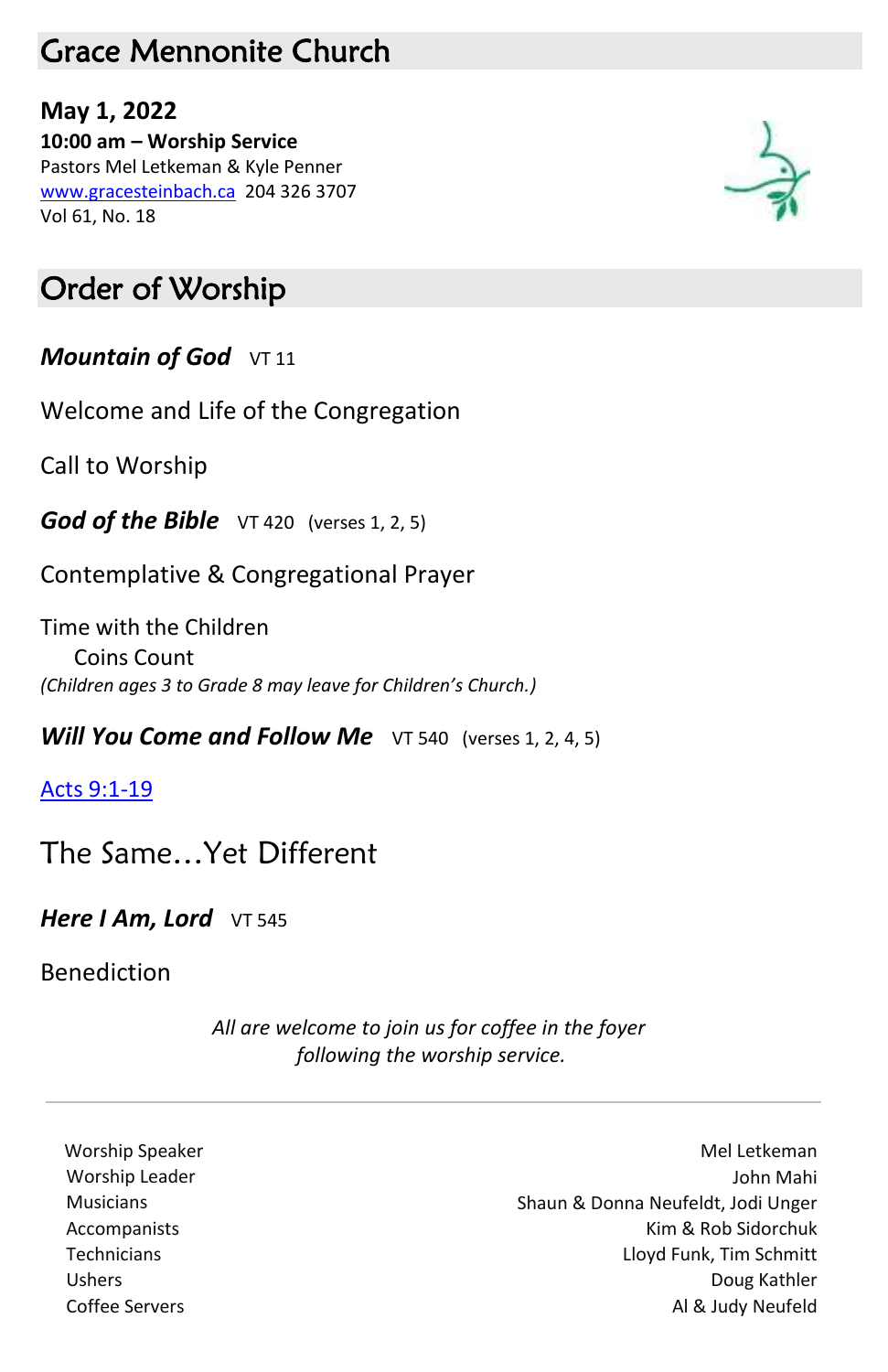# Sunday, May 1

#### **10:00 am - Worship Service**

All are welcome. The balcony is available for those of us who would like to sit physically distanced. Livestream will be available between 10 – 11 am.

**9:00 am - Sisters of Grace -** We will gather before the worship service for a time of sharing and encouragement as we read the book, **Forgotten Among the Lilies**  (by Ronald Rolheiser). It is not necessary to have the book to attend.

#### **Grace Adult Formation - How to Have Difficult Conversations"**

**Workshop #2:** Today from 11:00 – 12:30 in the sanctuary after the service. Joanna Hiebert Bergen, Program Director, MCC Manitoba

The Covid pandemic has caused many painful exchanges between associates, friends, and even family members, but so have many other issues. The workshop on April 24th focused on active listening tools such as paraphrasing, asking open



questions, and exploring underlying motivations. The workshop today will identify ways that stress manifests in our bodies during these conversations, and tools that help us manage our triggers.

**Children's Church for ages 3 to Grade 8** will be held during the worship service. You may pick up your children following the worship service in the upper level classrooms 10, 11, 12, 13 & 14. **The next dates for children's church are May 1, May 15, May 29.**



**Our Coins Count money** will be going to MCC's Grow Hope Campaign, where \$350 "sponsors" one acre of farmland here in Manitoba. After harvest, the Grow Hope farmer will sell the crop and donate the proceeds to MCC's account at the Canadian Foodgrains Bank, which is matched 4:1 by the Canadian government. That means that every dollar we give can become up to 5 dollars to provide emergency food aid. If

you'd like to give extra money besides your coins, you can designate some extra giving to church as Grow Hope and we'll add it to the coins.

#### **Sunday, May 8**

with Mel Letkeman Scripture: [Acts 16:16-34](https://www.biblegateway.com/passage/?search=Acts+16%3A16-34+&version=NRSV) *What kind of stories do you think that family told about the happenings of that day?*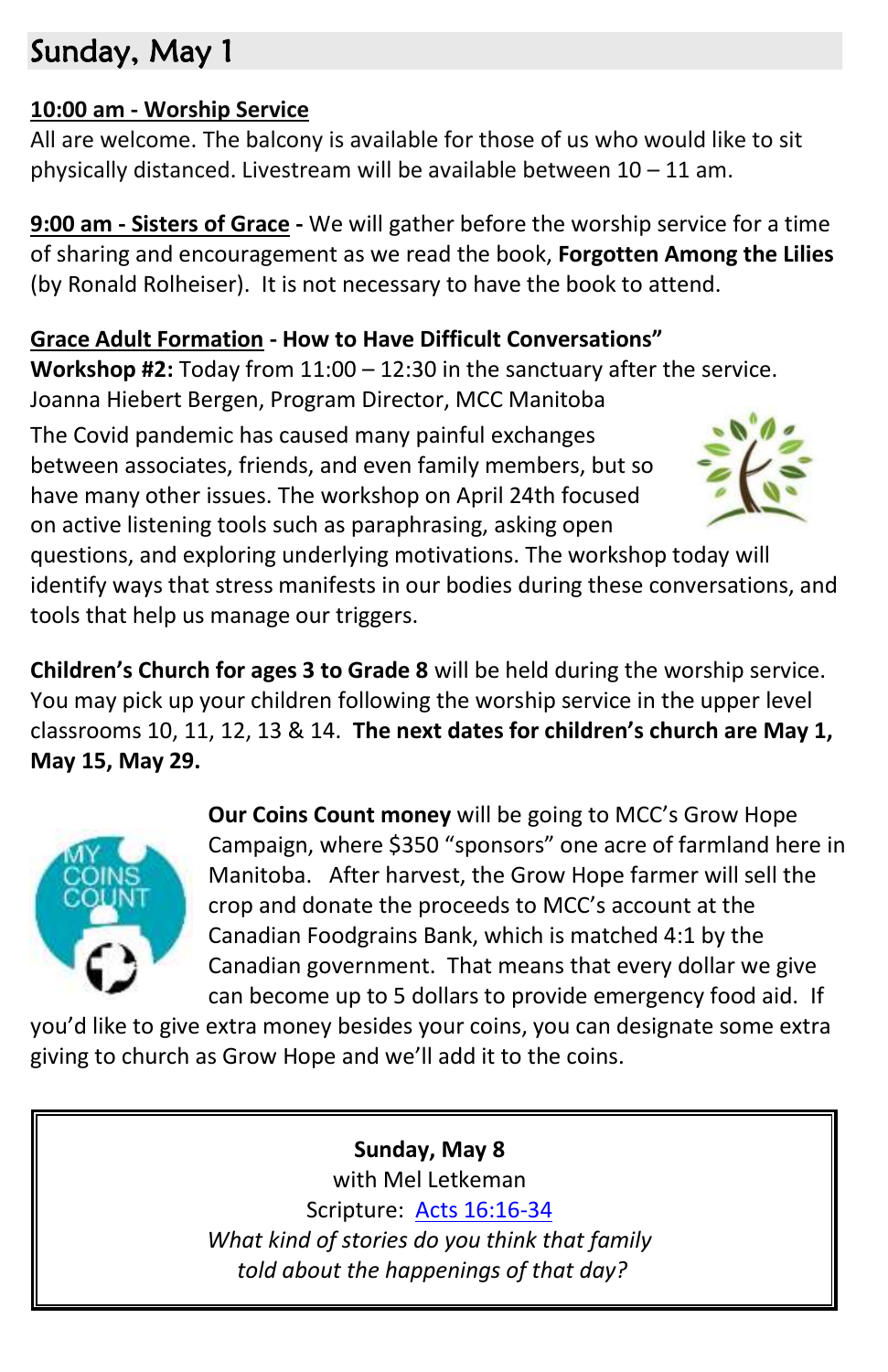# We Pray Together

**Pray for Lorna Penner** as she recovers from surgery at home.

**Pray for** Kyle and the Middle School Youth as they return from the retreat they were on this weekend.

We pray for those in Care Homes: **Marie Dyck, Abe Friesen, Shirley Joy, Linda Martens, Martha Plett, Christina Putz, Irene Rempel.**

**Prayer for the week:** Lord, continue to show us your hopes for the world and teach us how Jesus fulfills those hopes.

Prayer for the community: Pray for our community as we consider bringing Ukrainian refugees to Steinbach.

**Prayer for our world:** Pray for peace in Ukraine. Pray for the people of Ukraine as they live through the ongoing violence.

Our condolences go out to **Tom Wiebe and Loretta Friesen** and their family on the passing of Tom's sister **Jessica Dyck** on April 21. The funeral service was held on April 27 in Winnipeg. Pray for the family as they begin life without her presence among them.

Congratulations to **Heidi Martens and Joel Coursey** on the birth of their daughter, Anna Rey born on April 23<sup>rd</sup>. She was born pre-maturely and a little time was spent in the neonatal unit in Winnipeg. She is now home and they're all doing well.

# This Week at Grace  $\cdot$  May 2 - 6

| <b>Monday</b>   | Soup's On - Lunch Program, 9:00 am                       |
|-----------------|----------------------------------------------------------|
| Tuesday         | Soup's On - Dine in lower auditorium, 5:00 - 6:15 pm     |
|                 | Sanctuary reserved, 7-8:30 pm                            |
| Wednesday       | Foyer reserved, $9$ am $-12$ noon                        |
|                 | Little Bit's of Grace, 10 am $-$ 12 pm, see announcement |
|                 | Middle School Youth, $7 - 8:30$ pm, a bonfire at church  |
| <b>Thursday</b> | Stories with Seniors, 10:00 am - ZOOM                    |
|                 | https://us02web.zoom.us/j/8984736540                     |
|                 | Private Event, 5-10 pm, sanctuary & foyer                |
|                 | High School Youth, $7:30 - 9$ pm, meet at Kyle's house   |
| Friday          | Soup's On - Dine in lower auditorium, 5:00 - 6:15 pm     |